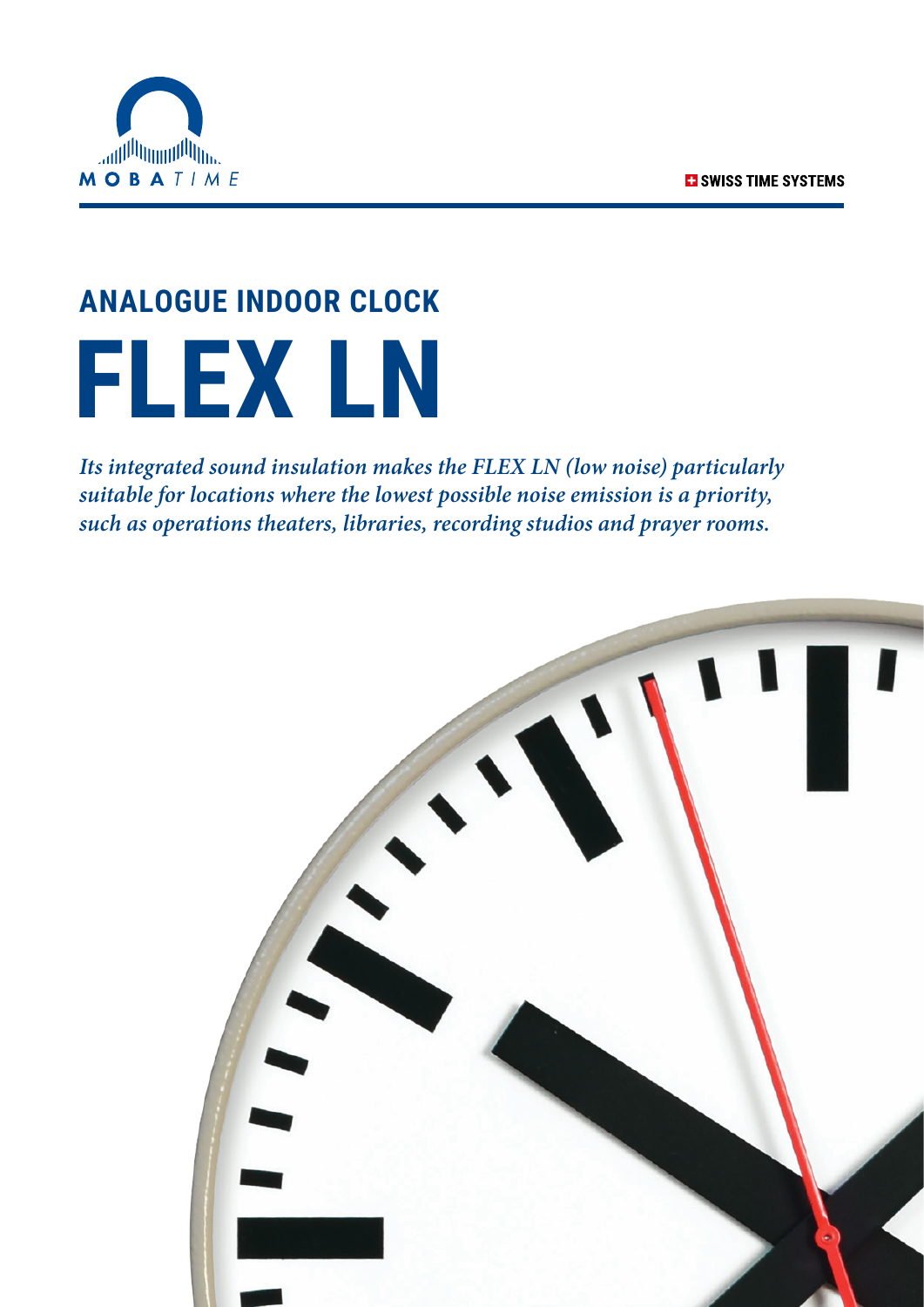## **5 STEPS TO YOUR FLEX LN**

*To make sure your Flex LN meets all your requirements, you can assemble the components individually. Naturally, our experts will be happy to help.*



The Flex LN is available in two dial diameters. The reading distance varies depending on the dial, lighting, viewing angle, etc. These are the options:

| <b>READING</b><br><b>DISTANCE</b> |
|-----------------------------------|
| $25-30m$                          |
| $35 - 45m$                        |
|                                   |





| Time code                                                | Ø         | Power supply | Hands                      |                                               | Max. power<br>consumption | Accuracy<br>(synchronized) | Loss of signal                |
|----------------------------------------------------------|-----------|--------------|----------------------------|-----------------------------------------------|---------------------------|----------------------------|-------------------------------|
| <b>MOBALINE SELF-SETTING: MXX</b>                        |           |              |                            |                                               |                           |                            |                               |
| MOBALine                                                 | $25 - 40$ | MOBALine     | h/m                        | SAM 40                                        | $< 6$ mA @ 17VAC (0.1W)   | $< +/- 100$ ms             | 12:00 position after 24 hours |
| MOBALine                                                 | $25 - 40$ | MOBALine     | h/m/s                      | SEM 40                                        |                           |                            |                               |
| NTP (LAN) SELF-SETTING (WITH UNICAST AND MULTICAST): NXX |           |              |                            |                                               |                           |                            |                               |
| <b>NTP</b>                                               |           |              | h/m                        | SAN 40                                        | PoEclass 1: <1.9W         | $< +/- 50$ ms              | 12:00 position after 24 hours |
| <b>NTP</b>                                               |           |              | h/m/s                      | <b>SEN 40</b>                                 |                           |                            |                               |
| <b>POLARIZED IMPULSES: IXX</b>                           |           |              |                            |                                               |                           |                            |                               |
|                                                          |           |              |                            |                                               | ۰                         | $\overline{a}$             | Standstill                    |
|                                                          |           |              | 25-40 PoE<br>$25 - 40$ PoF | Sec. impulse $25-40$ $24-60V$ impulse $h/m/s$ | Movement<br>SEI 40        |                            |                               |

### **3.** *Which dial design do you like?*  **DIAL**

The Flex LN offers the following standard designs. For custom variants and logo prints, please contact our customer service.









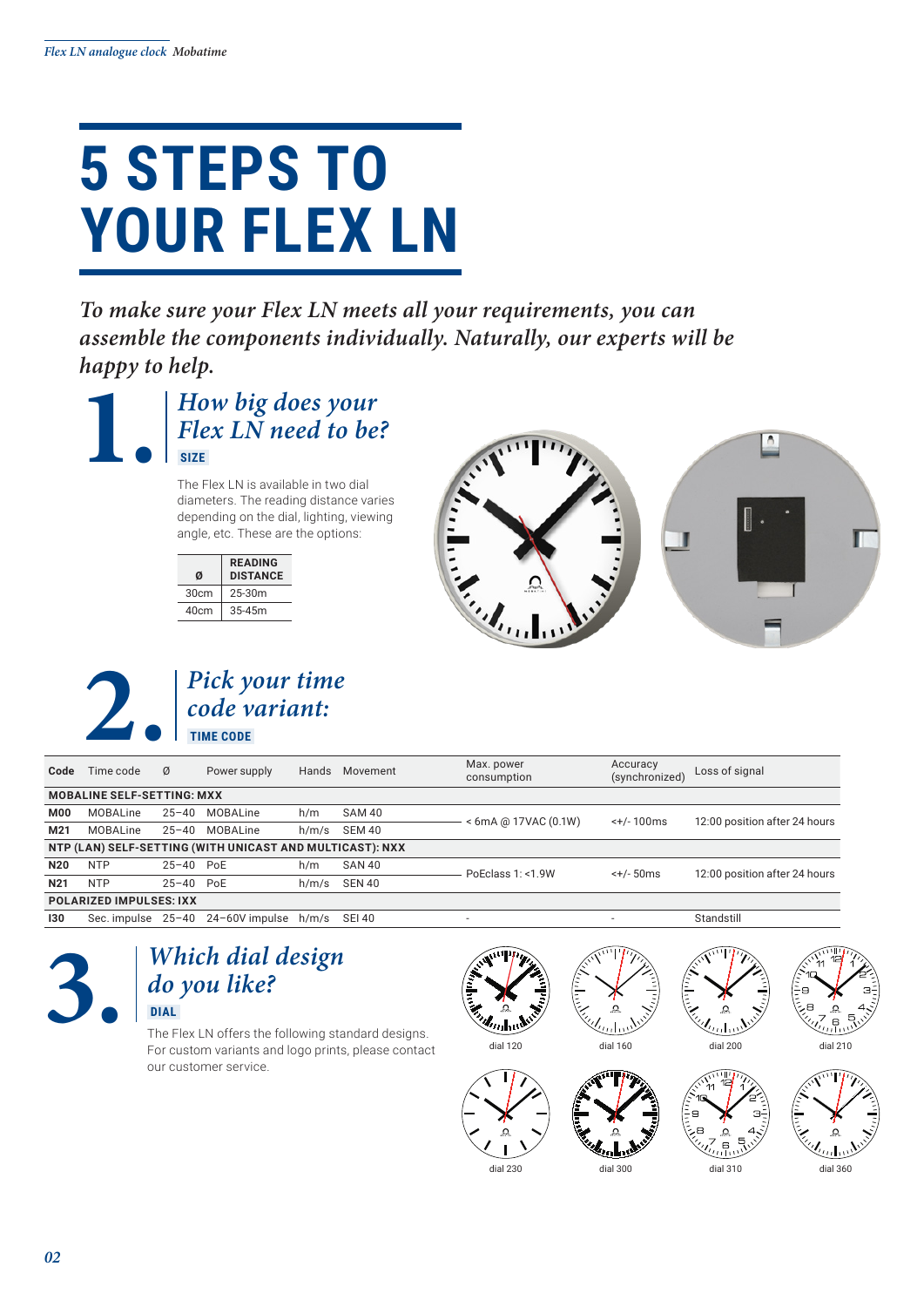## **4.** *Which type of glass is the right one?*  **GLASS TYPE**

Depending on the intended use and budget, two glass options are available.

#### Mineral glass (code 0)

The high-quality, durable standard glass holds up against aggressive cleaning agents, and is therefore ideal for medical applications.

#### Plexiglas Resist (code 3)

The nearly indestructible Plexiglas is shatterproof, and therefore ideal for use in the food industry.

## **5.** *Which housing type do you need?*  **HOUSING TYPE**

Extremely stable, extremely low-noise, extremely hygienic. Each housing offers different benefits. Which one fits your intended use?

#### FLEX Standard low-noise (code 05)

The standard housing made from aluminium (RAL 9002) is the classic solution for most applications (e.g. offices).

#### Stainless steel V2A low-noise (code 06)

The stainless steel housing is used in applications with the highest hygienic requirements, such as hospitals.

## **YOUR FLEX LN IS COMPLETE**

You can now order your Flex LN and calculate the corresponding code. Enter the abbreviation for each component of your choice in the bright field and find your Flex LN code. It serves as the order code or as the foundation for further steps.

| <b>My Flex LN clock</b> | FLO. |                     |
|-------------------------|------|---------------------|
| 1. Size                 | Ø cm |                     |
| <b>Shape</b>            | Code | R1                  |
| 2. Time code            | Code |                     |
| 3. Dial                 | Code |                     |
| 4. Glass type           | Code |                     |
| 5. Housing type         | Code |                     |
| Sequence number         | Code | ( ) ( ) ( ) ( ) ( ) |

### *Example order code*



|      |                              |       |                     |                 |          |               | 5.                              |                              |
|------|------------------------------|-------|---------------------|-----------------|----------|---------------|---------------------------------|------------------------------|
| FL   | 0.                           | 30    |                     | M21             | 120      | 0             | 05                              | 0000                         |
| Flex | no illumination <sup>1</sup> | Ø30cm | round, single-sided | movement SEM 40 | dial 120 | mineral glass | standard housing<br>(low noise) | sequence number <sup>2</sup> |

1 standard, cannot be changed

2 The sequence number denotes special versions (e.g. clocks with a special dial). When ordering, please indicate the sequence number with 0000 (standard version); we will adapt this for any special version. Special versions can be reordered at any time stating the sequence number.

## *Standards*

Depending on the movement used in your Flex LN clock, the following standards apply:

| <b>MOVEMENT(S)</b>                                               | <b>STANDARDS</b>                                                                                            |
|------------------------------------------------------------------|-------------------------------------------------------------------------------------------------------------|
| <b>SAM 40</b><br><b>SEM 40</b><br><b>SAN 40</b><br><b>SEN 40</b> | 2011/65/EU / 2014/30/EU / 2014/35/EU / 2016/797/EU<br>EN 50121-4 / EN 60950-1 / EN 61000-6-2 / EN 61000-6-3 |
| <b>SEI 40</b>                                                    | 2011/65/EU / 2014/30/EU / 2014/35/EU / EN 61000-6-2<br>EN 61000-6-3                                         |

All Flex LN clocks are compliant with CE, RoHS and REACH.